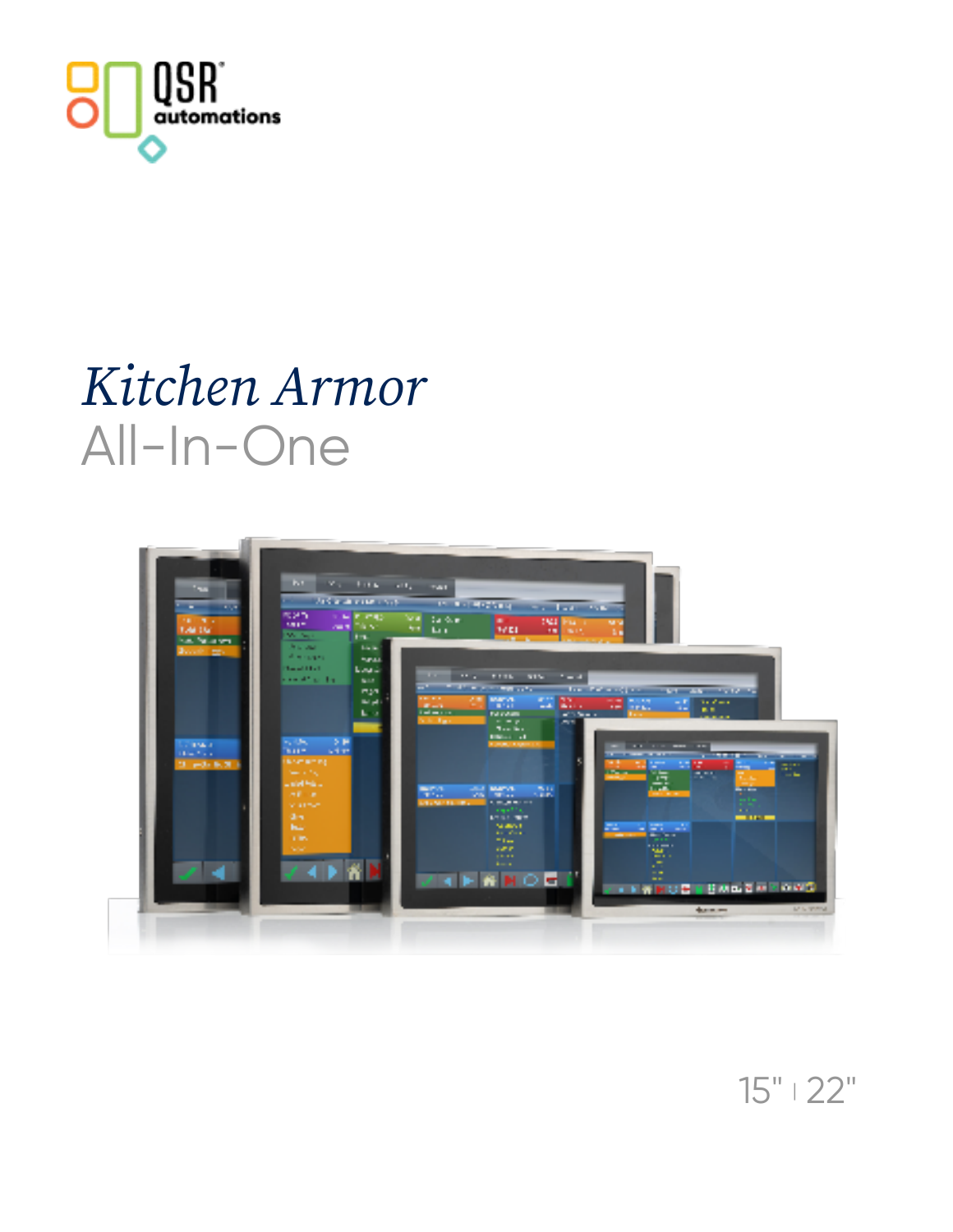#### Kitchen Armor 15.6-inch All-In-One

omations

The Kitchen Armor PCAP Android All-in-One features Power Over Ethernet (POE) capability, so you save on electrical outlets and keep your kitchen stations clean and cordless. Encased in lightweight steel and built for demanding restaurant environments, this sleek touchscreen monitor will help you craft smart workflows for years to come.



| <b>FEATURE</b>              | <b>SPECIFICATION</b>                                                                                                     |
|-----------------------------|--------------------------------------------------------------------------------------------------------------------------|
| <b>Material</b>             | 2 mm strengthen glass                                                                                                    |
| <b>Active Display Area</b>  | 13.55" x 7.62" / 344.16 mm x 193.59 mm                                                                                   |
| Diagonal                    | 15.6''                                                                                                                   |
| <b>Aspect Ratio</b>         | 16:9                                                                                                                     |
| <b>Dimensions</b>           | 15.44" x 9.63" x 1.63" / 392.18 mm x 244.60 mm x 41.40 mm                                                                |
| Weight                      | 8.45 lbs / 3.83 kgs                                                                                                      |
| <b>Native Resolution</b>    | 1920 x 1080 at 60Hz                                                                                                      |
| <b>Color Depth</b>          | 262 K                                                                                                                    |
| Touch                       | Technology: PCAP   Resolution: 4096 x 4096   # of Touches: 10-Touch   Accuracy: 2mm   Response Time: 10 msec             |
| <b>Input Method</b>         | Finger, Touch Pen, Gloved Hand                                                                                           |
| CPU                         | <b>Rk3288</b>                                                                                                            |
| Memory                      | 2G                                                                                                                       |
| Storage                     | 8G                                                                                                                       |
| Operating system            | Android 7.1.2                                                                                                            |
| Networking                  | 10/100 Ethernet LAN                                                                                                      |
| <b>Brightness (typical)</b> | 215 nits                                                                                                                 |
| Response (typical)          | 30 msec                                                                                                                  |
| <b>Viewing Angle</b>        | Horizontal: 85 or 170 total; Vertical: 85 or 170 total                                                                   |
| <b>Contrast Ratio</b>       | 800:1                                                                                                                    |
| <b>Light Transmission</b>   | 86%                                                                                                                      |
| Power Supply                | POE+ / External 12V DC Power Adapter                                                                                     |
| Temperature                 | Operating: 0° to 40° (32 <sup>F</sup> to 104 <sup>F</sup> ); Storage: -20° to 60° (-4 <sup>F</sup> to 140 <sup>F</sup> ) |
| Humidity                    | Operating: 20% to 80%; Storage: 10% to 90%                                                                               |
| <b>Mounting Options</b>     | 100 mm VESA mount                                                                                                        |
| IP                          | IP 65                                                                                                                    |
| Certifications              | CE, FCC                                                                                                                  |
| Warranty                    | 1 year                                                                                                                   |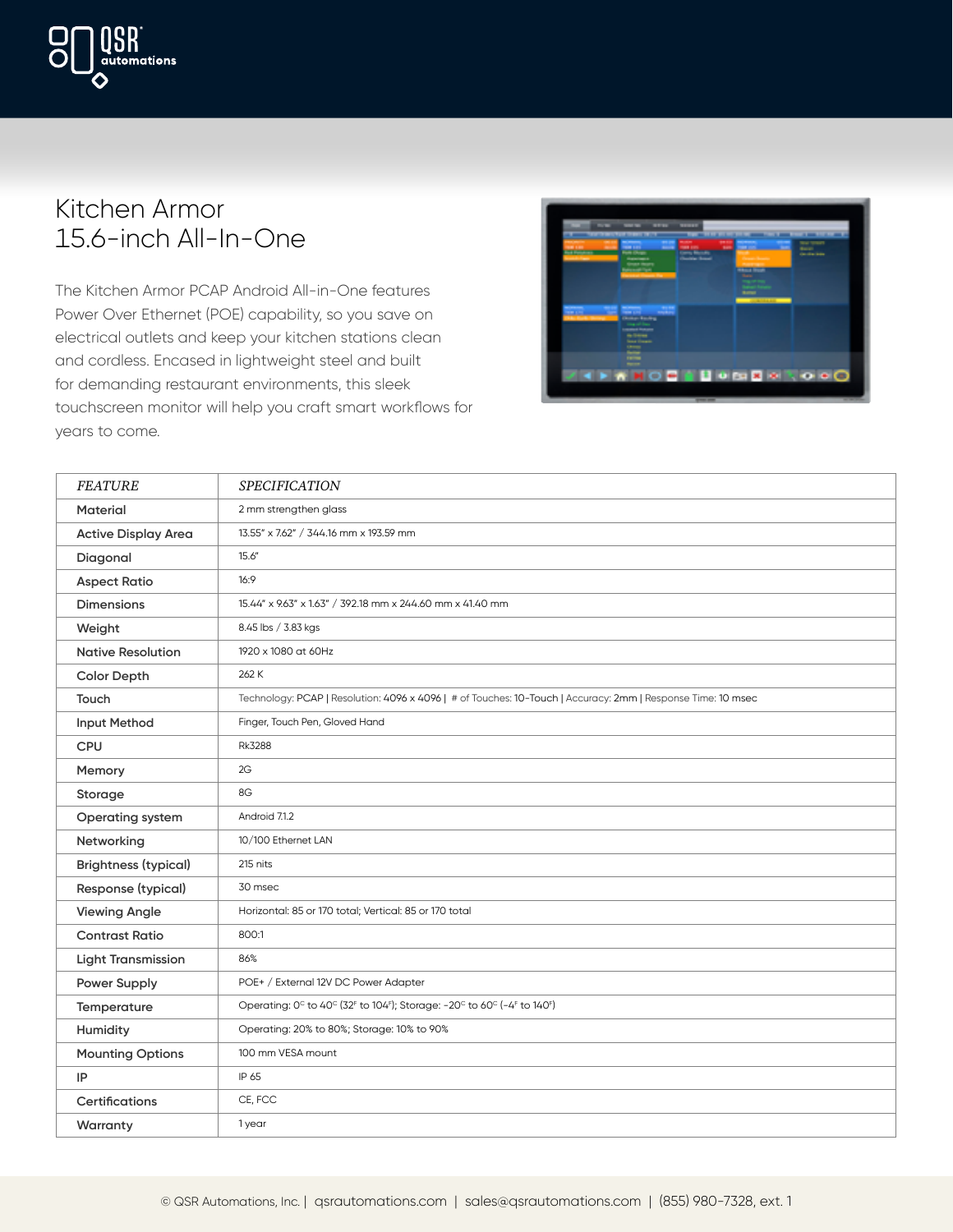

#### Kitchen Armor 21.5-inch All-In-One

The Kitchen Armor PCAP Android All-in-One features Power Over Ethernet (POE) capability, so you save on electrical outlets and keep your kitchen stations clean and cordless. Encased in lightweight steel and built for demanding restaurant environments, this sleek touchscreen monitor will help you craft smart workflows for years to come.



| <b>FEATURE</b>              | SPECIFICATION                                                                                                            |
|-----------------------------|--------------------------------------------------------------------------------------------------------------------------|
| <b>Material</b>             | Stainless Steel, 3.0mm strengthen glass                                                                                  |
| <b>Active Display Area</b>  | 18.77" x 10.56" / 476.64mm x 268.11 mm                                                                                   |
| Diagonal                    | 21.5"                                                                                                                    |
| <b>Aspect Ratio</b>         | 16:9                                                                                                                     |
| <b>Dimensions</b>           | 20.83" x 12.6" x 1.94" / 529mm x 320mm x 49.2mm                                                                          |
| Weight                      | 16.3 lbs / 7.39 kgs                                                                                                      |
| <b>Native Resolution</b>    | 1920 x 1080 at 60Hz                                                                                                      |
| <b>Color Depth</b>          | 16.7 million                                                                                                             |
| Touch                       | Technology: PCAP   Resolution: 4096 x 4096   # of Touches: 10-Touch   Accuracy: 2mm   Response Time: 10 msec             |
| <b>Input Method</b>         | Finger, Touch Pen, Gloved Hand                                                                                           |
| <b>CPU</b>                  | <b>RK3399</b>                                                                                                            |
| Memory                      | 4G                                                                                                                       |
| Storage                     | 16G                                                                                                                      |
| <b>Operating system</b>     | Android                                                                                                                  |
| Networking                  | 10/100 Ethernet LAN                                                                                                      |
| <b>Brightness (typical)</b> | 250 nits                                                                                                                 |
| Response (typical)          | 10 msec                                                                                                                  |
| <b>Viewing Angle</b>        | Horizontal: 89 or 178 total; Vertical: 89 or 178 total                                                                   |
| <b>Contrast Ratio</b>       | 3000:1                                                                                                                   |
| <b>Light Transmission</b>   | 86%                                                                                                                      |
| <b>Power Supply</b>         | POE+ / External 12V DC Power Adapter                                                                                     |
| Temperature                 | Operating: 0° to 40° (32 <sup>F</sup> to 104 <sup>F</sup> ); Storage: -20° to 60° (-4 <sup>F</sup> to 140 <sup>F</sup> ) |
| Humidity                    | Operating: 20% to 80%; Storage: 10% to 90%                                                                               |
| <b>Mounting Options</b>     | 100 mm VESA mount                                                                                                        |
| IP                          | IP 65 Front Side, IP67 Industrial RJ45 jack available (POE only)                                                         |
| Certifications              | CE, FCC                                                                                                                  |
| Warranty                    | 1 year                                                                                                                   |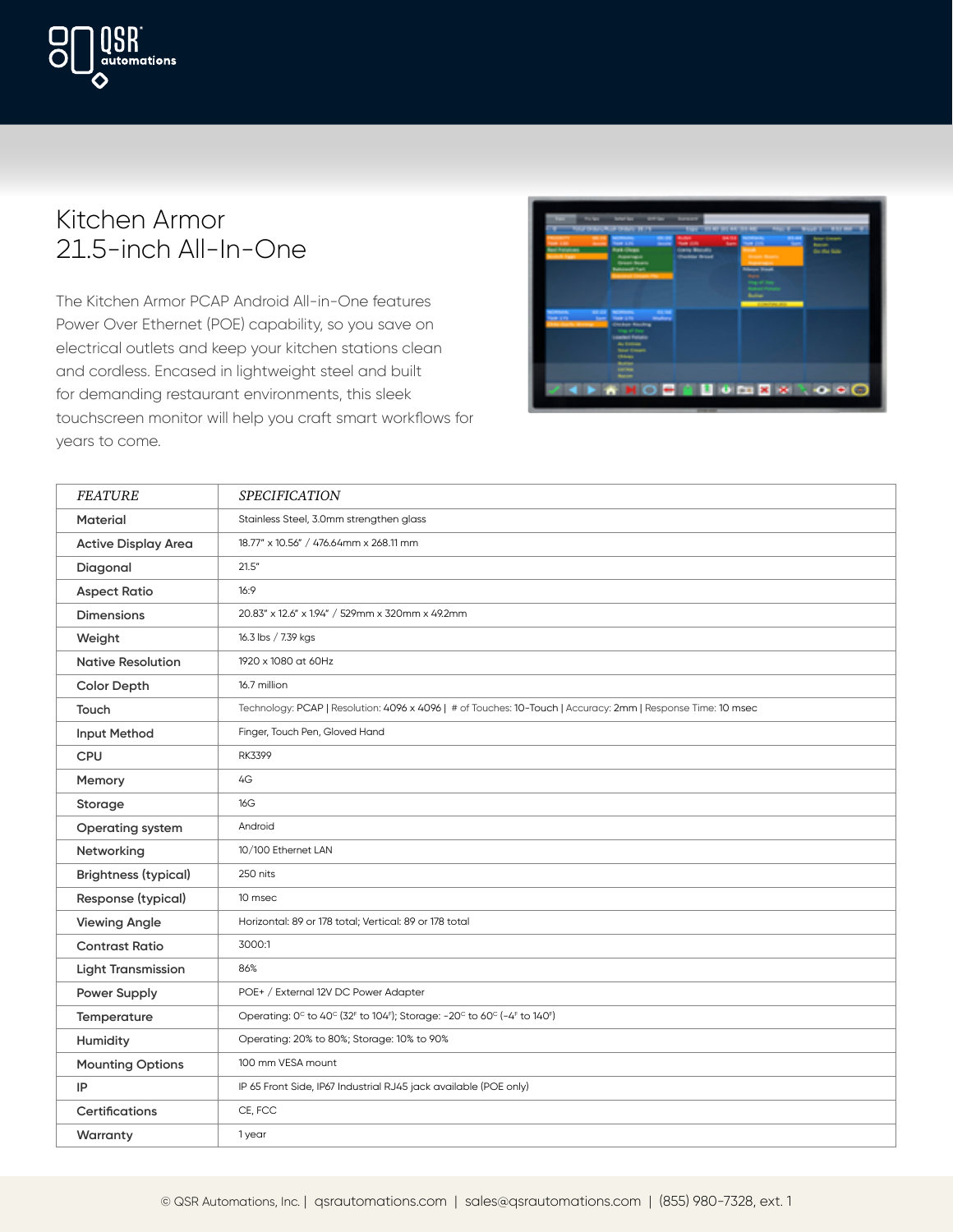

# *Elo* All-In-One



### $10"$  |  $15"$  |  $22"$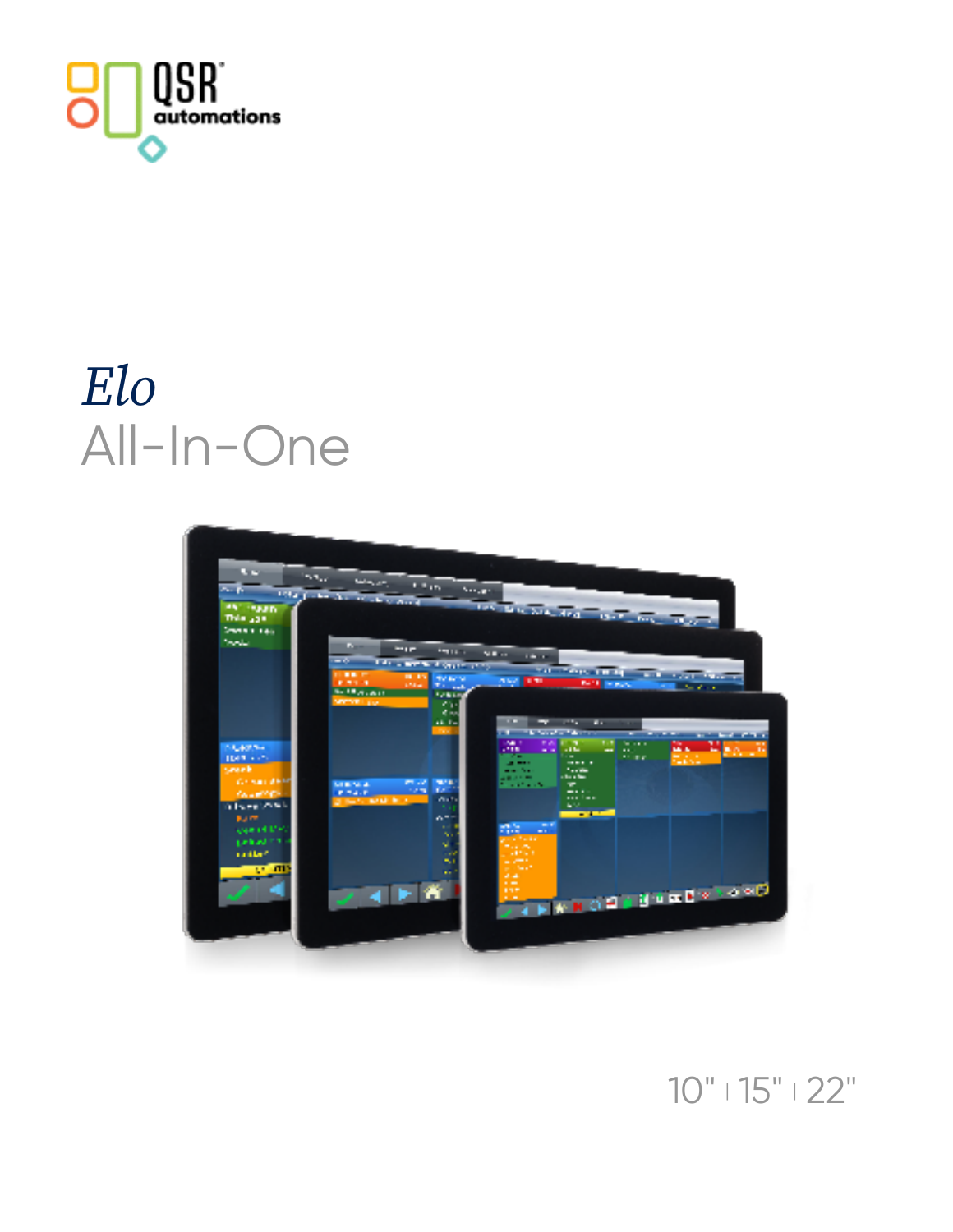

#### Elo 10" All-in-One

The Elo I-Series 3.0 Android All-in-One is a reliable solution that features Power Over Ethernet (POE) capability and flexible design for various screen orientations. Built to hold after constant use in harsh environments, this all-in-one monitor will seamlessly optimize any kitchen workflow.



| <b>FEATURE</b>                       | <b>SPECIFICATION</b>                                                                                                                                                                                                 |
|--------------------------------------|----------------------------------------------------------------------------------------------------------------------------------------------------------------------------------------------------------------------|
| <b>Operating System</b>              | Android <sup>®</sup> 8.1                                                                                                                                                                                             |
| Processor                            | Qualcomm® Snapdragon™ APQ8053 2.0GHz octa-core Processor                                                                                                                                                             |
| Memory                               | 2GB DDR3L                                                                                                                                                                                                            |
| Storage                              | 16GB SSD                                                                                                                                                                                                             |
| $I/O$ Ports                          | Ethernet 1x LAN (Gigabit), 1x USB 3.0 support, Micro SD slot, GPIO                                                                                                                                                   |
| <b>Speakers</b>                      | Two 2W stereo internal                                                                                                                                                                                               |
| <b>Wireless</b>                      | 802.11 b/g/n/ac + Bluetooth 4.1                                                                                                                                                                                      |
| <b>Touch Technology</b>              | TouchPro® PCAP (Projected Capacitive) - up to 10 touches                                                                                                                                                             |
| <b>Number of Colors</b>              | 10-bit (1.07B)                                                                                                                                                                                                       |
| <b>Brightness</b>                    | LCD Panel 400 nits; PCAP: 344 nits                                                                                                                                                                                   |
| <b>Response Time</b>                 | 25 <sub>ms</sub>                                                                                                                                                                                                     |
| <b>Contrast Ratio</b>                | 800:1                                                                                                                                                                                                                |
| Power                                | AC input voltage: 100-240 VAC; Input frequency: 50-60 Hz                                                                                                                                                             |
| <b>Aspect Ratio</b>                  | 16:10                                                                                                                                                                                                                |
| Dimensions ( $W \times D \times H$ ) | $10.06'' \times 7.13'' \times 0.99''$<br>$(255.41$ mm x 181.11mm x 25.1mm)                                                                                                                                           |
| Weight                               | Unpackaged: 1.94 lbs (0.88 kg)<br>Packaged: 4.56 lbs (2.07 kg)                                                                                                                                                       |
| Temperature                          | Operating: 32°F to 104°F (0°C to 40°C); Storage: -4°F to 122°F (-20°C to 50°C)                                                                                                                                       |
| <b>Mounting Options</b>              | 75 mm x 75 mm VESA mount                                                                                                                                                                                             |
| <b>Peripheral Mounting</b>           | Not available                                                                                                                                                                                                        |
| Warranty                             | 2 years standard                                                                                                                                                                                                     |
| <b>Regulatory Approvals</b>          | UL/cUL (US), IC (Canada), CE (Europe), CB (International), CCC, SRRC China RoHS (China), VCCI, MIC (Japan), RCM (Australia), KCC (Korea),<br>NOM (Mexico), BIS (India), ANATEL (Brazil), BSMI (Taiwan), EAC (Russia) |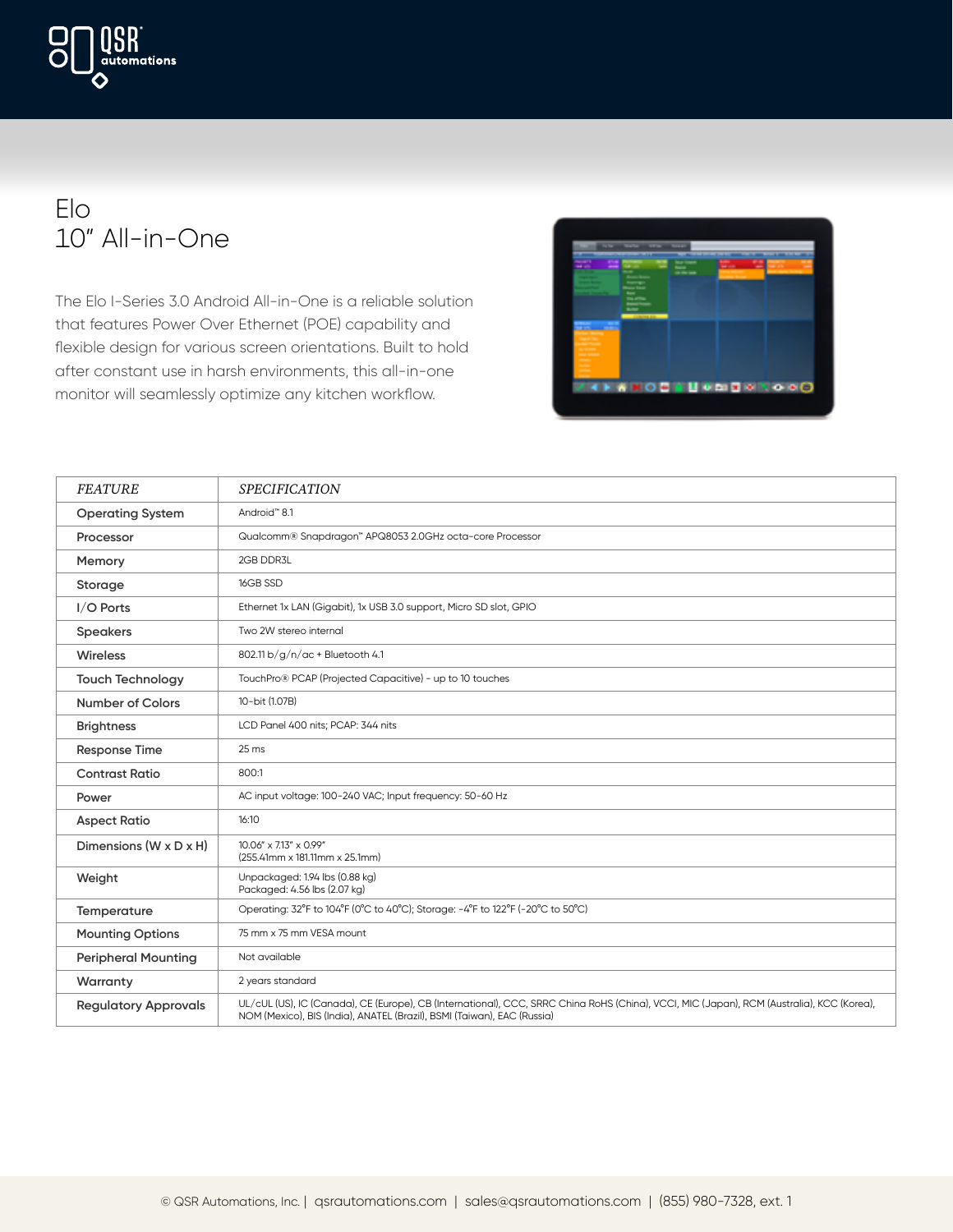

#### Elo 15" All-in-One

The Elo I-Series 3.0 Android All-in-One is a reliable solution that features Power Over Ethernet (POE) capability and flexible design for various screen orientations. Built to hold after constant use in harsh environments, this all-in-one monitor will seamlessly optimize any kitchen workflow.



| <b>FEATURE</b>                     | <b>SPECIFICATION</b>                                                                                                                                                                                                 |
|------------------------------------|----------------------------------------------------------------------------------------------------------------------------------------------------------------------------------------------------------------------|
| <b>Operating System</b>            | Android <sup>™</sup> 8.1                                                                                                                                                                                             |
|                                    |                                                                                                                                                                                                                      |
| Processor                          | Qualcomm® Snapdragon™ APQ8053 2.0GHz octa-core Processor                                                                                                                                                             |
| Memory                             | 2GB DDR3L                                                                                                                                                                                                            |
| Storage                            | 16GB SSD                                                                                                                                                                                                             |
| $I/O$ Ports                        | Ethernet 1x LAN (Gigabit), 1x USB 3.0 support, Micro SD slot, GPIO                                                                                                                                                   |
| <b>Speakers</b>                    | Two 2W stereo internal                                                                                                                                                                                               |
| Wireless                           | 802.11 b/g/n/ac + Bluetooth 4.1                                                                                                                                                                                      |
| <b>Touch Technology</b>            | TouchPro® PCAP (Projected Capacitive) - up to 10 touches                                                                                                                                                             |
| Number of Colors                   | 6-bit (262K)                                                                                                                                                                                                         |
| <b>Brightness</b>                  | LCD Panel 220 nits; PCAP: 189 nits                                                                                                                                                                                   |
| <b>Response Time</b>               | $12 \text{ ms}$                                                                                                                                                                                                      |
| <b>Contrast Ratio</b>              | 500:1                                                                                                                                                                                                                |
| Power                              | AC input voltage: 100-240 VAC; Input frequency: 50-60 Hz                                                                                                                                                             |
| <b>Aspect Ratio</b>                | 16:9                                                                                                                                                                                                                 |
| Dimensions $(W \times D \times H)$ | $15.23'' \times 9.77'' \times 1.11''$<br>(386.74mm x 248.17mm x 28.3mm)                                                                                                                                              |
| Weight                             | Unpackaged: 3.5 lbs (1.59 kg)<br>Packaged: 7.20 lbs (3.27 kg)                                                                                                                                                        |
| Temperature                        | Operating: 32°F to 104°F (0°C to 40°C); Storage: -4°F to 122°F (-20°C to 50°C)                                                                                                                                       |
| <b>Mounting Options</b>            | 75mm x 75mm VESA mount & 100mm x 100mm VESA mount                                                                                                                                                                    |
| <b>Peripheral Mounting</b>         | Not available                                                                                                                                                                                                        |
| Warranty                           | 2 years standard                                                                                                                                                                                                     |
| <b>Regulatory Approvals</b>        | UL/cUL (US), IC (Canada), CE (Europe), CB (International), CCC, SRRC China RoHS (China), VCCI, MIC (Japan), RCM (Australia), KCC (Korea),<br>NOM (Mexico), BIS (India), ANATEL (Brazil), BSMI (Taiwan), EAC (Russia) |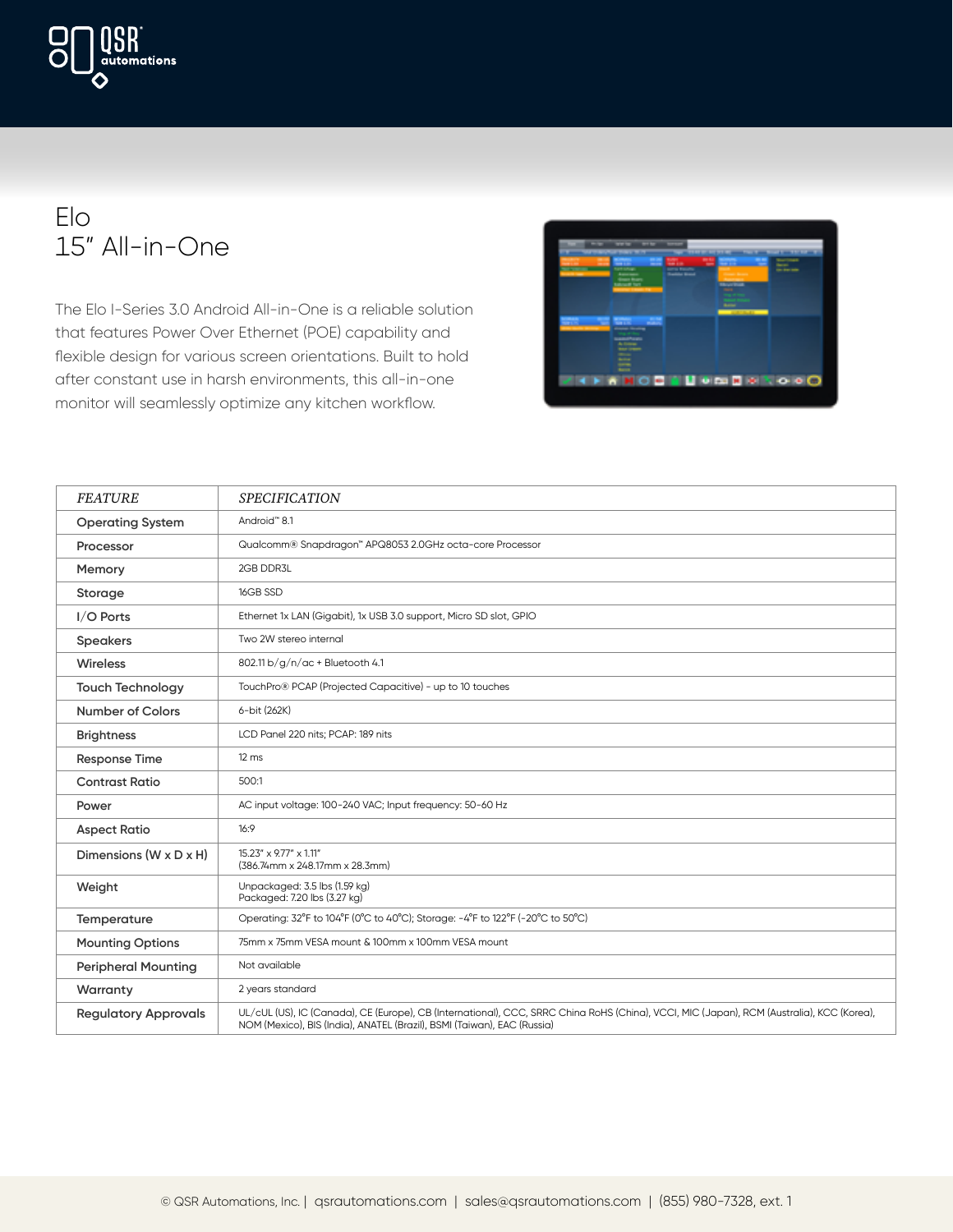

#### Elo 22" All-in-One

The Elo I-Series 3.0 Android All-in-One is a reliable solution that features Power Over Ethernet (POE) capability and flexible design for various screen orientations. Built to hold after constant use in harsh environments, this all-in-one monitor will seamlessly optimize any kitchen workflow.



| <b>FEATURE</b>                     | <b>SPECIFICATION</b>                                                                                                                                                                                                 |
|------------------------------------|----------------------------------------------------------------------------------------------------------------------------------------------------------------------------------------------------------------------|
| <b>Operating System</b>            | Android <sup>*</sup> 8.1                                                                                                                                                                                             |
| Processor                          | Qualcomm® Snapdragon™ APQ8053 2.0GHz octa-core Processor                                                                                                                                                             |
| Memory                             | 3GB DDR3L                                                                                                                                                                                                            |
| Storage                            | 32GB SSD                                                                                                                                                                                                             |
| <b>Speakers</b>                    | Two 2W stereo internal                                                                                                                                                                                               |
| I/O Ports                          | Micro HDMI output, Micro SD slot, Ethernet 1x LAN (Gigabit), GPIO, 1x USB 3.0, 4x microUSB                                                                                                                           |
| Wireless                           | 802.11 b/g/n/ac + Bluetooth 4.1                                                                                                                                                                                      |
| <b>Touch Technology</b>            | TouchPro® PCAP (Projected Capacitive) - up to 10 touches                                                                                                                                                             |
| <b>Number of Colors</b>            | 6-bit (Hi-FRC; 16.7M)                                                                                                                                                                                                |
| <b>Brightness</b>                  | LCD Panel 250 nits; PCAP: 215 nits                                                                                                                                                                                   |
| <b>Response Time</b>               | 14 ms                                                                                                                                                                                                                |
| <b>Contrast Ratio</b>              | 1000:1                                                                                                                                                                                                               |
| Power                              | AC input voltage: 100-240 VAC; Input frequency: 50-60 Hz                                                                                                                                                             |
| <b>Aspect Ratio</b>                | 16:9                                                                                                                                                                                                                 |
| Dimensions $(W \times D \times H)$ | 20.63" x 12.75" x 1.39"<br>(523.9mm x 323.9mm x 35.2mm)                                                                                                                                                              |
| Weight                             | Unpackaged: 9.47 lbs (4.3 kg)<br>Packaged: 16.10 lbs (7.30 kg)                                                                                                                                                       |
| Temperature                        | Operating: 32°F to 104°F (0°C to 40°C); Storage: -4°F to 122°F (-20°C to 50°C)                                                                                                                                       |
| <b>Mounting Options</b>            | 100mm x 100mm VESA mount                                                                                                                                                                                             |
| <b>Peripheral Mounting</b>         | 4x microUSB side ports available                                                                                                                                                                                     |
| Warranty                           | 2 years standard                                                                                                                                                                                                     |
| <b>Regulatory Approvals</b>        | UL/cUL (US), IC (Canada), CE (Europe), CB (International), CCC, SRRC China RoHS (China), VCCI, MIC (Japan), RCM (Australia), KCC (Korea),<br>NOM (Mexico), BIS (India), ANATEL (Brazil), BSMI (Taiwan), EAC (Russia) |
|                                    |                                                                                                                                                                                                                      |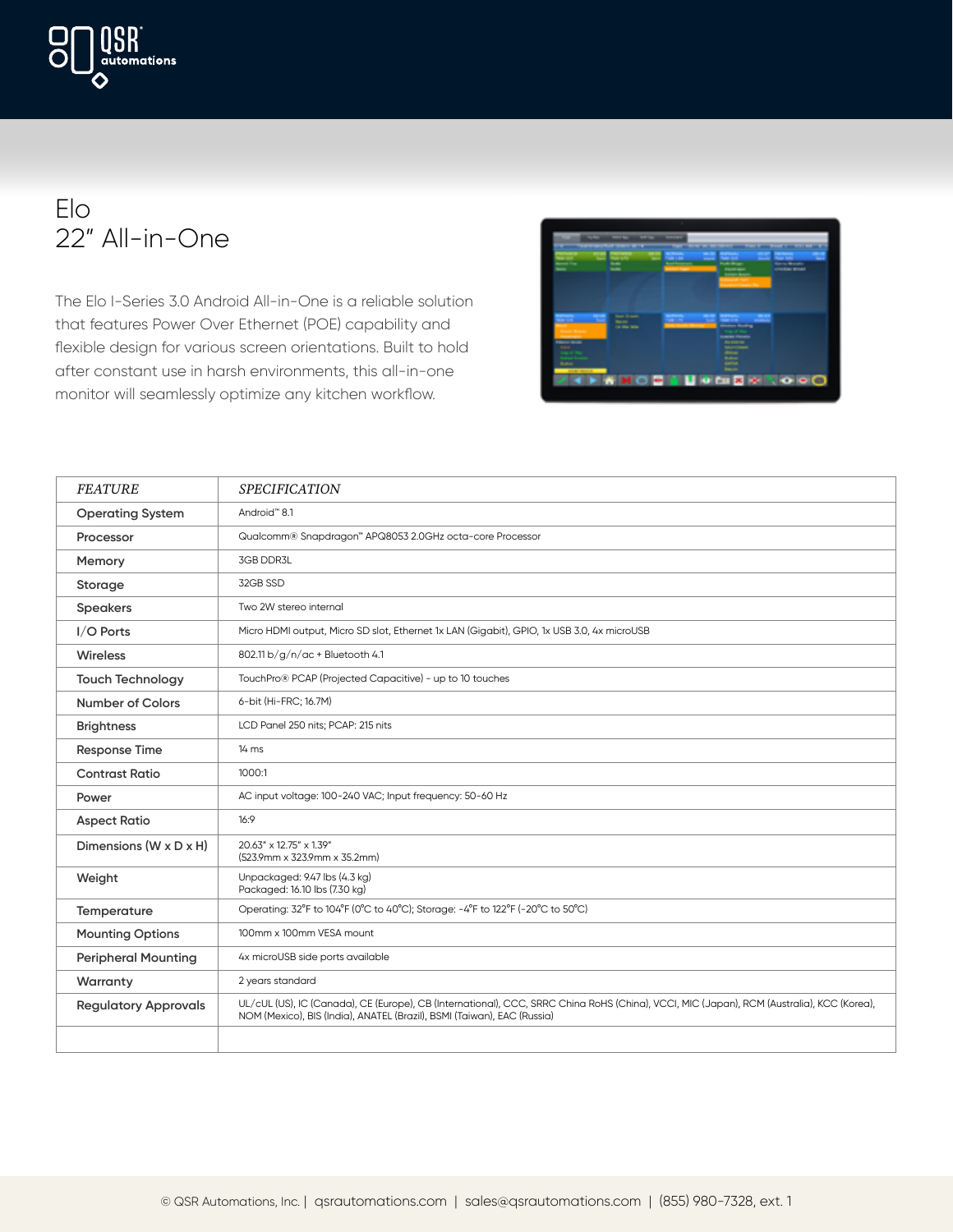

#### Elo Windows AIO 22"

Elo's I-Series for Windows delivers commercial-grade computing with the capabilities, security and enterprise infrastructure of a powerful, Windows-based platform all in a sleek, yet durable fixed tablet form factor. Built on a modular platform, the I-Series for Windows can be found in installations across the globe, from in-store interaction and point-of-sale to self-service, hospitality and corporate office environments. The uses are virtually unlimited.



| <b>FEATURE</b>                     | <b>SPECIFICATION</b>                                                                                      |
|------------------------------------|-----------------------------------------------------------------------------------------------------------|
| <b>Operating System</b>            | Windows 10 IoT                                                                                            |
| Processor                          | Intel® Celeron® J4105 Processor (4M Cache, up to 2.5 GHz)                                                 |
| Memory                             | Celeron: 4GB 2666MHz DDR4 SO-DIMM on 1 of 2 slots (Expandable to 8GB maximum on 2 slots)                  |
| Storage                            | 128GB M.2 SATA SSD 72 TBW                                                                                 |
| <b>Speakers</b>                    | 2 x 2W internal speakers                                                                                  |
| $I/O$ Ports                        | 1 x LAN RJ45 (Gigabit), 1 x USB 3.0, 4 x Micro USB 2.0 on edges for optional Elo Edge Connect peripherals |
| Wireless                           | Wi-Fi 802.11 a/b/g/n/ac 2.4GHz and 5GHz                                                                   |
| <b>Touch Technology</b>            | PCAP (TouchPro® Projected Capacitive) - 10 Touch                                                          |
| <b>Brightness</b>                  | LCD panel: 250 nits; TouchPro PCAP: 225 nits                                                              |
| <b>Response Time</b>               | 14 msec                                                                                                   |
| <b>Contrast Ratio</b>              | 1000:1                                                                                                    |
| Power                              | External USB-C power supply brick, AC input voltage: 100-240 VAC, Input frequency: 50-60 Hz               |
| <b>Aspect Ratio</b>                | 16:9                                                                                                      |
| Dimensions $(W \times D \times H)$ | 20.7" x 12.57" x 2.07"                                                                                    |
| Weight                             | Packaged: 15.4 lbs / 7 kg<br>Unpackaged: 11.5 lbs / 5.2 kg                                                |
| <b>Temperature</b>                 | Operating: 0°C to 35°C / 32°F to 95°F; Storage: -20°C to 60°C / -4°F to 140°F                             |
| <b>Mounting Options</b>            | 75mm or 100mm VESA mount                                                                                  |
| Warranty                           | 3-year                                                                                                    |
| <b>Regulatory Approvals</b>        | UL/cUL, FCC, TUV, CE, CB, Mexico NOM, C-Tick/RCM, VCCI, Argentina S-Mark, CCC                             |